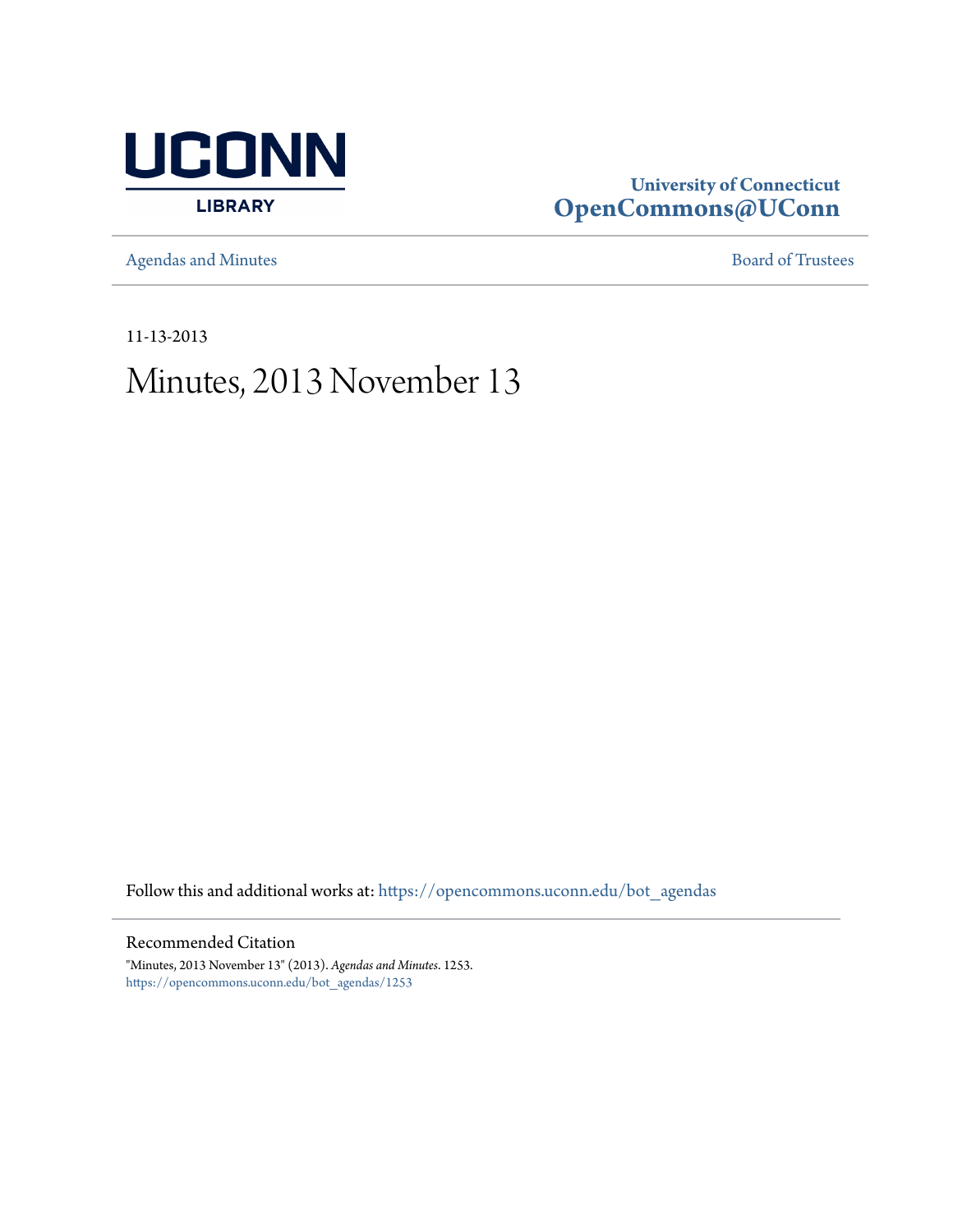#### **MEETING OF THE UNIVERSITY OF CONNECTICUT BOARD OF TRUSTEES**

#### **MINUTES**

University of Connecticut November 13, 2013 Rome Commons Ballroom South Campus Complex Storrs, Connecticut

#### **OPEN SESSION**

The meeting was called to order at 10:15 a.m. by Chairman Lawrence D. McHugh. Trustees Louise M. Bailey, Rose A. Barham, Andy F. Bessette, Charles F. Bunnell, Shari G. Cantor, Richard T. Carbray, Jr., Sanford Cloud, Jr., Michael K. Daniels, Andrea Dennis-LaVigne, Marilda L. Gandara, Juanita T. James, Thomas E. Kruger, Denis J. Nayden, Thomas D. Ritter, and Mary Ann Handley, Governor Malloy's designee were in attendance.

Trustee Rebecca R. Lobo participated by telephone.

Trustees Donny Marshall, Stefan Pryor, Steven K. Reviczky, and Catherine H. Smith were not in attendance.

The following University staff were present: President Herbst, Provost and Executive Vice President for Academic Affairs Choi, Executive Vice President for Administration and Chief Financial Officer Gray, Vice President for Communications Kendig, Vice Provost and Chief Information Officer Mundrane, Associate Vice President of Finance and Budget Teal, Executive Secretary to the Board Rubin, General Counsel Orr, Associate General Counsel Gelston, and Deputy Chief of Staff Kirk.

Assistant Attorney General Bray was also present.

Senate Representatives Rajeev Bansal, Lynne Healy, Donna Korbel, Zeki Simsek, and William Stwalley were in attendance.

1. Public Participation

Undergraduate Student Government (USG) representatives Claire Price, Comptroller, and Hailey Manfredi, Student Development Chairperson, spoke in support of a new student recreational facility and the associated student fee. They stated that this support was contingent on the University accepting USG's request that student stakeholders have input in the construction, operation, and use of the new facility. They urged that the facility not be used as practice space for varsity athletic teams.

- 2. Chairman's Report
	- (a) Matters outstanding

General Counsel Orr briefly updated the Board on the legal aspects of the complaint filed with the U.S. Department of Education's Office of Civil Rights, litigation filed in U.S. District Court and a complaint with the state Commission on Human Rights and Opportunities. Given the multitude and complexity of the proceedings, the University has requested that the Attorney General hire outside counsel to assist with these matters.

Chairman McHugh stated that because of the ongoing litigation neither the University nor the Board was able to discuss specific allegations. Chairman McHugh acknowledged that the University's first and foremost priority is the safety of its students. Chairman McHugh also reiterated the Board's continued support of President Herbst and the entire University community for their commitment to zero tolerance regarding sexual violence and for providing continued access to critical resources toward prevention, education, and support to victims. Similarly,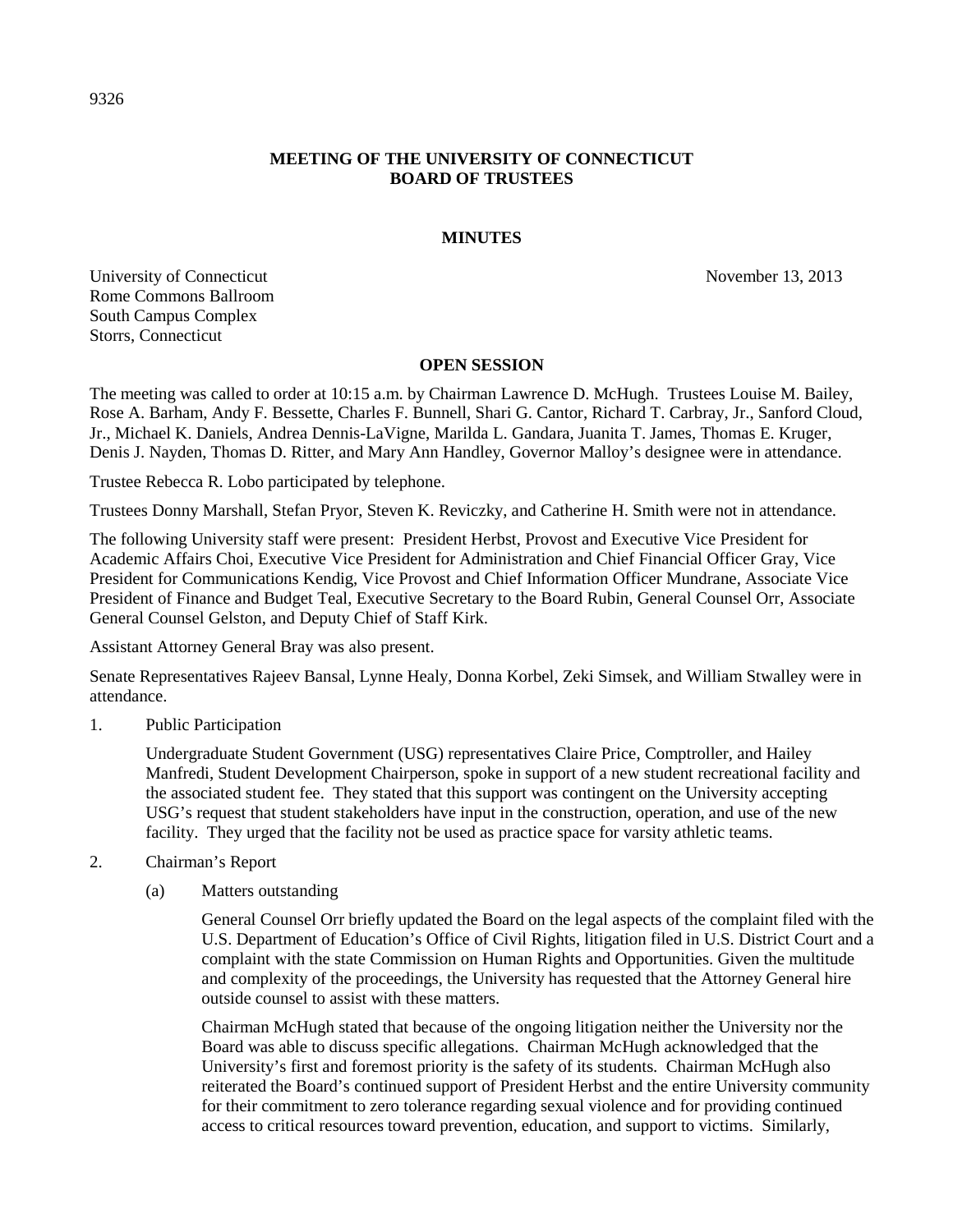### 9327 November 13, 2013

continued efforts will be made to monitor and self-evaluate relevant University policies and procedures to ensure national best practices continue to be followed.

(b) Minutes of the meeting of October 23, 2013

On a motion by Mr. Ritter, seconded by Mr. Nayden, the Board voted unanimously to approve the minutes of the meeting of October 23, 2013.

(c) Consent Agenda Items:

On a motion by Mr. Ritter, seconded by Dr. Dennis-LaVigne, the Board voted unanimously to remove the following item from the Consent Agenda for further consideration:

(6) Graduate Certificate in Arts Administration (Attachment 6)

On a motion by Mr. Ritter, seconded by Dr. Dennis-LaVigne, the Board voted unanimously to approve the following Consent Agenda items:

| (1) | Contracts and Agreements for the Storrs-based Programs and<br>the Health Center                                                                        | (Attachment 1) |
|-----|--------------------------------------------------------------------------------------------------------------------------------------------------------|----------------|
| (2) | Tenure at Hire                                                                                                                                         | (Attachment 2) |
| (3) | Sabbatical Leave Recommendations                                                                                                                       | (Attachment 3) |
| (4) | Establishment of the John and Donna Krenicki Endowed<br>Professorship in Genomics and Personalized Healthcare<br>in the Institute for Systems Genomics | (Attachment 4) |
| (5) | Graduate Certificate in Sustainable Environmental Planning<br>and Management                                                                           | (Attachment 5) |

(d) Election of Board Secretary

On a motion by Dr. Dennis-LaVigne, seconded by Mr. Daniels, the Board voted unanimously to elect Ms. Louise M. Bailey as Secretary.

3. President's Report

President Herbst reiterated the University's commitment to protecting all students from sexual assault or harassment, and assisting victims of sexual violence or other crimes in their recovery. She clarified that her comments delivered at the October 23rd Board meeting were in response to the broad allegation that the "institution was deliberately indifferent" to reports of sexual assault and that they were not a comment on any individual student or any individual case.

President Herbst introduced Associate Vice President for Diversity and Equity and Title IX Coordinator Elizabeth Conklin, Vice President for Student Affairs Gilbert, Chief of Police O'Connor, and Kathleen Holgerson, Director of the Women's Center, to present on the University policies, practices, and procedures regarding the issues of sexual assault and harassment.

- 4. Academic Affairs Committee Report
	- (a) Report on Committee activities
	- (b) Informational item:
		- (1) Renaming the Undergraduate Major Latin American Studies to Latino and Latin American Studies in the College of Liberal Arts and Sciences (Attachment 7)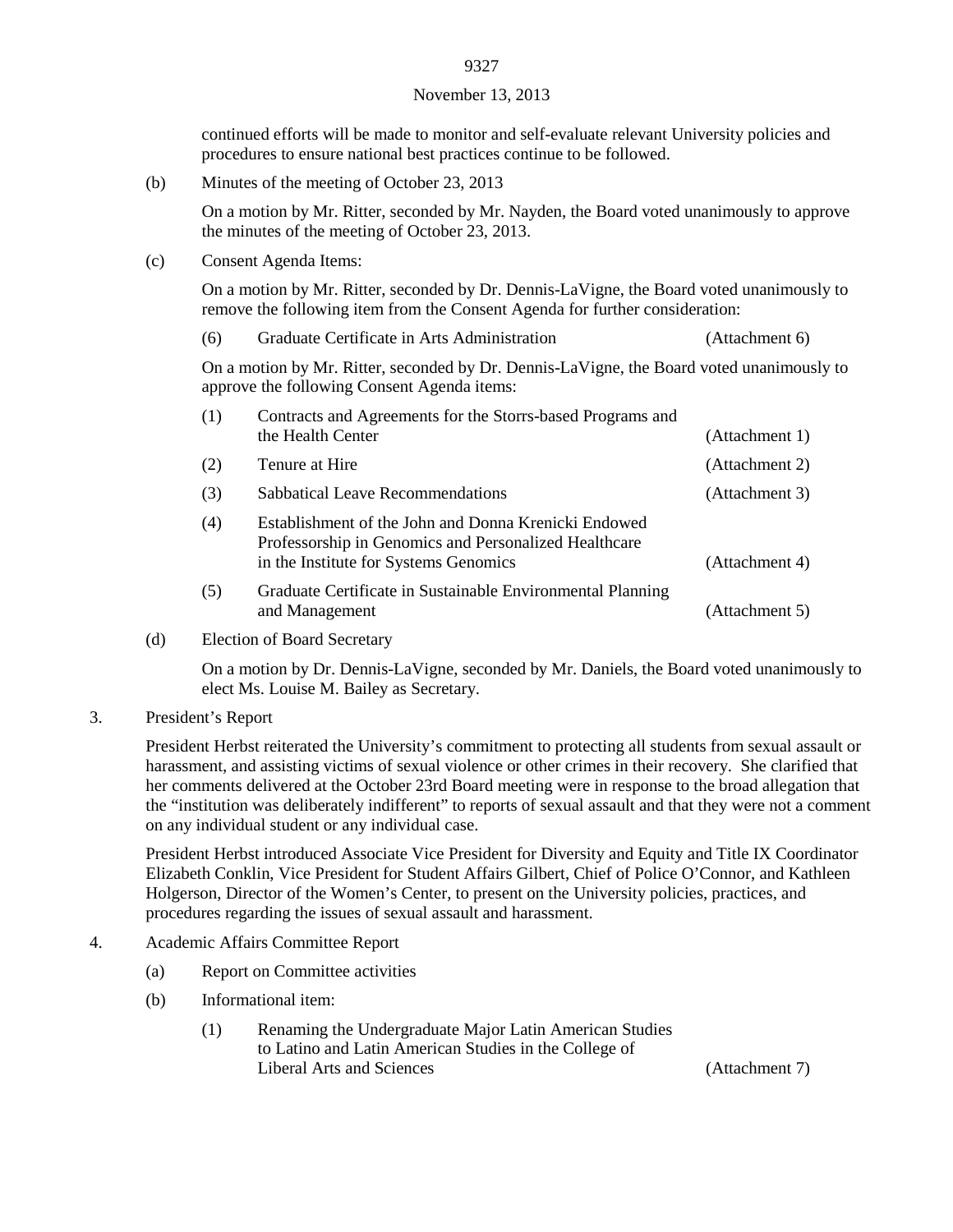#### November 13, 2013

#### 5. Financial Affairs Committee Report

- (a) Report on Committee activities
- (b) Items requiring Board discussion and approval:

On a motion by Ms. Cantor, seconded by Ms. James, the Board voted unanimously to remove the following items from the agenda for further consideration:

| (9)  | Project Budget (Final) for Beach Hall Renovations –<br>Molecular Cell Biology Laboratory for New Faculty | (Attachment 15) |
|------|----------------------------------------------------------------------------------------------------------|-----------------|
| (10) | Project Budget (Final) for Gant Building Renovations –<br>Data Center Stabilization                      | (Attachment 16) |
| (11) | Project Budget (Final) for the New Faculty Renovations –<br>George C. White Building, Animal Science Lab | (Attachment 17) |

On a motion by Mr. Kruger, seconded by Mr. Ritter, the Board voted unanimously to amend the Project Budget (Revised Planning) for Intramural, Recreational and Intercollegiate Facilities – Recreation Center as recommended by the Financial Affairs Committee.

| (7) | Project Budget (Revised Planning) for Intramural, Recreational |                 |
|-----|----------------------------------------------------------------|-----------------|
|     | and Intercollegiate Facilities – Recreation Center             | (Attachment 13) |

The Recommendation has been amended to include the following statements:

("That each stage of the project, plans must be brought before the Buildings, Grounds and Environment and Financial Affairs Committees for approval before they are presented to the full Board for consideration.

That this resolution is contingent upon future affirmative votes by the Buildings, Grounds and Environment and Financial Affairs Committees after each has conducted a thorough review of the proposal.")

On a motion by Dr. Dennis-LaVigne, seconded by Ms. Gandara, the Board voted unanimously to approve the following items, including the amendment to the Recreation Center:

| (1) | Memorandum of Agreement (MOA) Between the<br>University of Connecticut and the American<br><b>Association of University Professors Regarding</b><br>Summer and Intersession Compensation | (Separate cover) |
|-----|------------------------------------------------------------------------------------------------------------------------------------------------------------------------------------------|------------------|
| (2) | Project Budget (Planning) for Academic and Research Facilities -<br>New Science, Technology, Engineering, and Math (STEM)<br><b>Research Center</b>                                      | (Attachment 8)   |
| (3) | Project Budget (Planning) for Gant Building Renovations –<br><b>STEM</b>                                                                                                                 | (Attachment 9)   |
| (4) | Project Budget (Planning) for Residential Life Facilities -<br>Honors Residence Hall                                                                                                     | (Attachment 10)  |
| (5) | Project Budget (Planning) for Residential Life Facilities –<br>Science, Technology, Engineering and Math (STEM)<br>Residence Hall                                                        | (Attachment 11)  |
| (6) | Project Budget (Revised Planning) for Heating Plant Upgrade –<br><b>Upgrade Chilled Water System</b>                                                                                     | (Attachment 12)  |
| (8) | Project Budget (Final) for Atwater Laboratory Electrical<br>Service                                                                                                                      | (Attachment 14)  |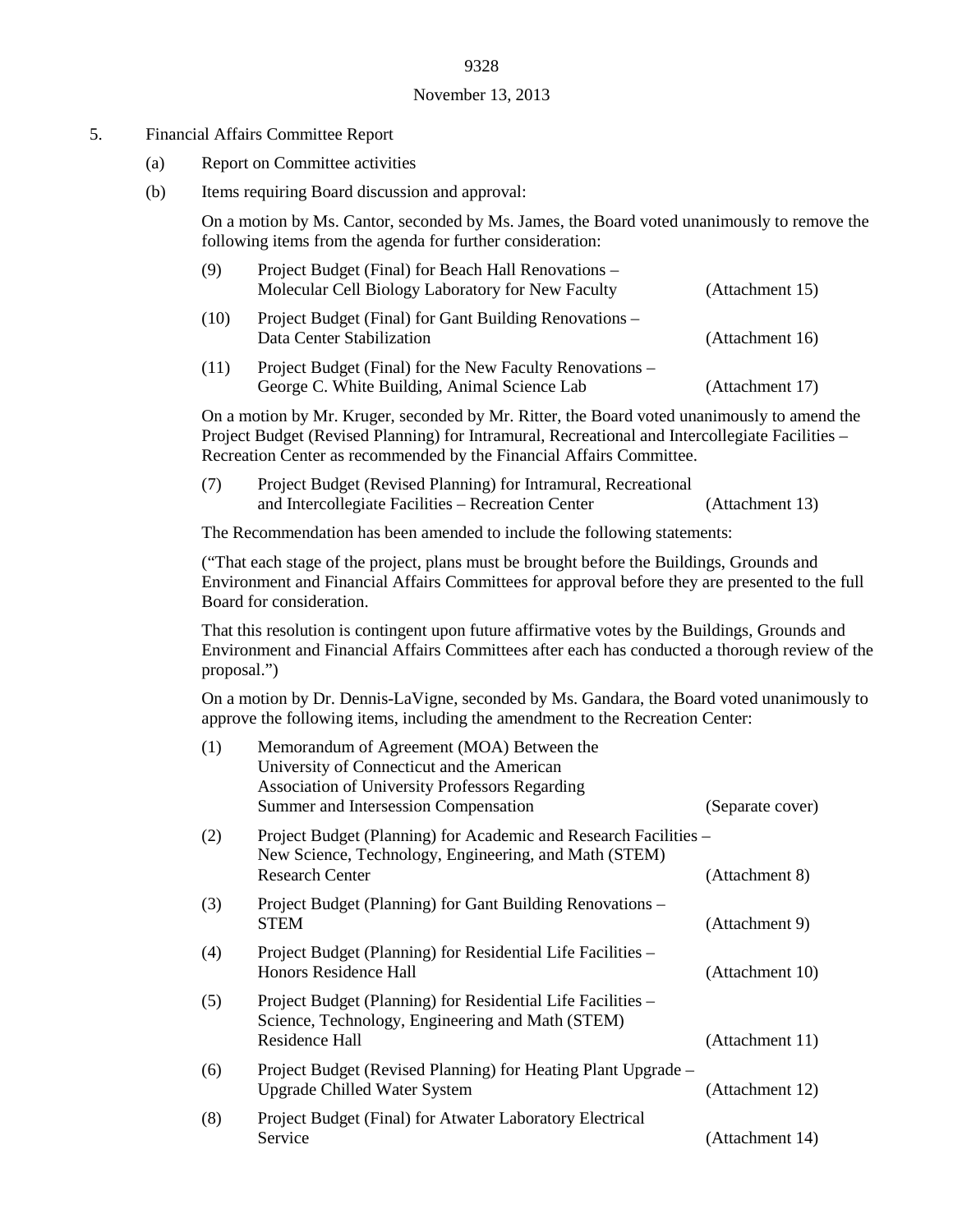## 9329 November 13, 2013

|     |     | (12)                                                                                                             | Project Budget (Final) for the UConn Health Center (UCHC)<br>Water Infrastructure Improvements                                                   | (Attachment 18) |  |
|-----|-----|------------------------------------------------------------------------------------------------------------------|--------------------------------------------------------------------------------------------------------------------------------------------------|-----------------|--|
|     |     | (13)                                                                                                             | Project Budget (Revised Final) for the UConn Health Center<br>(UCHC) Center for Laboratory Animal Care (CLAC)<br>Renovation                      | (Attachment 19) |  |
|     | (c) |                                                                                                                  | Informational item:                                                                                                                              |                 |  |
|     |     | (1)                                                                                                              | <b>UCONN 2000 Book 37</b><br>http://www.uc2000.uconn.edu/reports/report37/report37.pdf                                                           |                 |  |
| 6.  |     | <b>Health Center Report</b>                                                                                      |                                                                                                                                                  |                 |  |
|     | (a) |                                                                                                                  | Report on Health Center activities                                                                                                               |                 |  |
| 7.  |     |                                                                                                                  | Joint Audit and Compliance Committee Report                                                                                                      |                 |  |
|     | (a) |                                                                                                                  | Report on Committee activities                                                                                                                   |                 |  |
| 8.  |     | Buildings, Grounds and Environment Committee Report                                                              |                                                                                                                                                  |                 |  |
|     | (a) | Report on Committee activities                                                                                   |                                                                                                                                                  |                 |  |
|     | (b) |                                                                                                                  | Item requiring Board discussion and approval:                                                                                                    |                 |  |
|     |     | On a motion by Mr. Ritter, seconded by Mr. Kruger, the Board voted unanimously to approve the<br>following item: |                                                                                                                                                  |                 |  |
|     |     | (1)                                                                                                              | Telephone Distribution Easement to SNET/AT&T -<br><b>Torrington Campus</b>                                                                       | (Attachment 20) |  |
| 9.  |     | <b>Construction Management Oversight Committee Report</b>                                                        |                                                                                                                                                  |                 |  |
|     | (a) |                                                                                                                  | Report on Committee activities                                                                                                                   |                 |  |
| 10. |     | <b>Student Life Committee Report</b>                                                                             |                                                                                                                                                  |                 |  |
|     | (a) |                                                                                                                  | Report of Committee activities                                                                                                                   |                 |  |
| 11. |     | <b>Institutional Advancement Committee Report</b>                                                                |                                                                                                                                                  |                 |  |
|     | (a) |                                                                                                                  | Report on Committee activities                                                                                                                   |                 |  |
|     | (b) |                                                                                                                  | Informational items:                                                                                                                             |                 |  |
|     |     | (1)                                                                                                              | <b>Development Progress Executive Summaries</b>                                                                                                  | (Attachment 21) |  |
| 12. |     | <b>Committee on Compensation Report</b>                                                                          |                                                                                                                                                  |                 |  |
|     | (a) |                                                                                                                  | Report of Committee activities                                                                                                                   |                 |  |
| 13. |     | Other business                                                                                                   |                                                                                                                                                  |                 |  |
| 14. |     | Executive Session anticipated.                                                                                   |                                                                                                                                                  |                 |  |
|     |     |                                                                                                                  | <b>EXECUTIVE SESSION</b>                                                                                                                         |                 |  |
|     |     |                                                                                                                  | On a motion by Dr. Dennis-LaVigne, seconded by Mr. Kruger, the Board voted unanimously to go into Executive<br>Session at 11:20 a.m. to discuss: |                 |  |

- 1. Preliminary drafts and notes that the University has determined that the public interest in withholding such documents clearly outweighs the public interest in disclosure; and
- 2. Records of law enforcement agencies not otherwise available to the public which records were compiled in connection with the detection or investigation of a crime pursuant to Sec. 1-210(b)(3); and